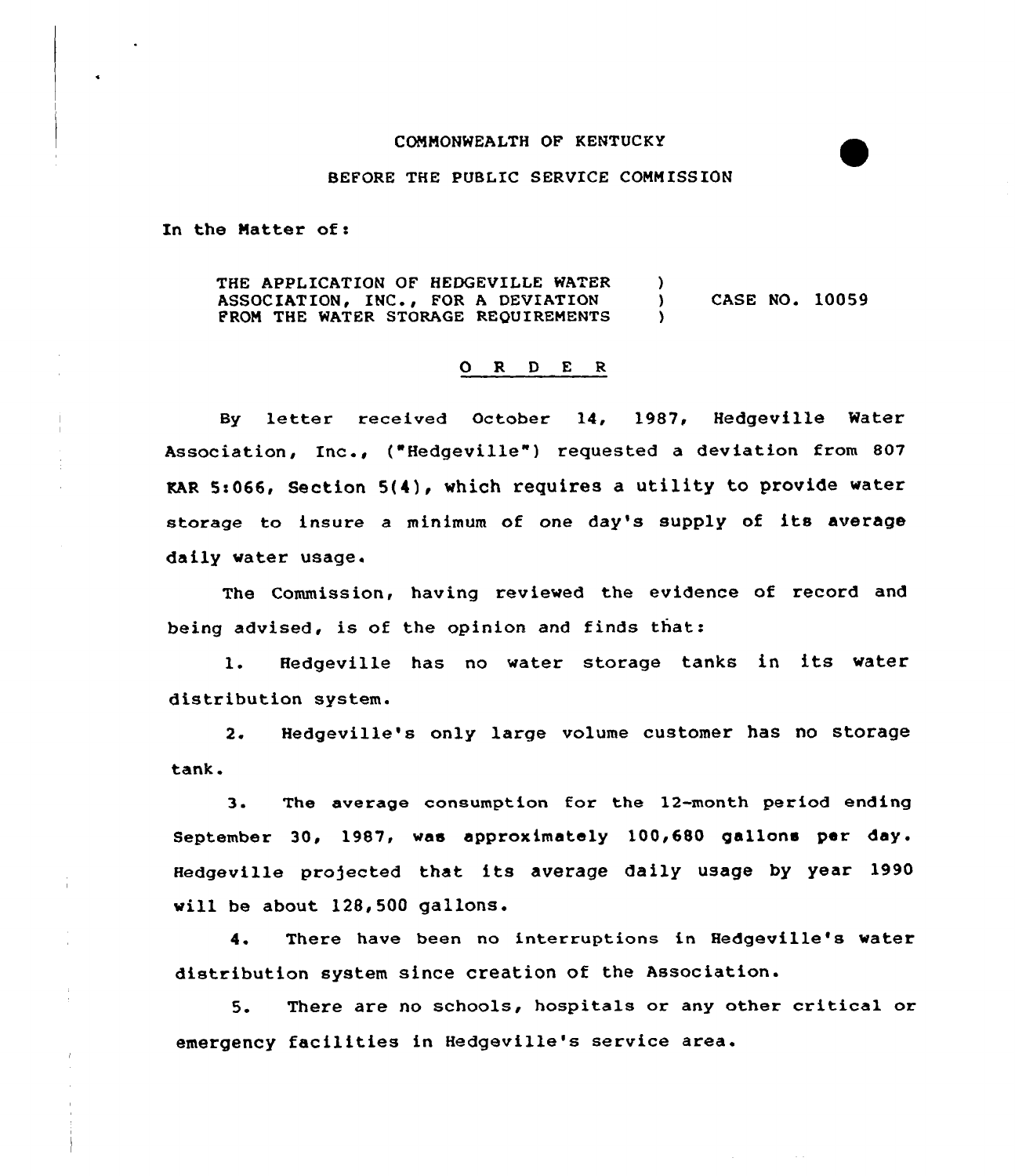6. Hedgeville should retain <sup>a</sup> professional engineer registered in the Commonwealth of Kentucky and experienced in the design and operation of water distribution systems to conduct a comprehensive engineering study of Hedgeville's water system. The engineer should perform the necessary hydraulic and economic analyses to determine the appropriate water storage requirements for Hedgeville. The engineering study should include an estimate of the costs involved in obtaining the appropriate amount of water storage and the available sources of the funds needed for any proposed construction. Tt should also include a detailed discussion of the financial effects that the funding arrangements would have on Hedgeville and its customers.

7. Because of the time needed to plan, finance and implement a program to increase its water storage facilities, Hedgeville should be granted a deviation from 807 KAR 5:066, Section  $5(4)$  until July 1, 1991, to bring it within compliance of the Commission's water storage requirements.

IT IS THEREFORE ORDERED that:

1. Hedgeville be and it hereby is granted <sup>a</sup> deviation from 807 KAR 5:066, Section 5(4) until July 1, 1991.

2. Hedgeville shall retain a professional engineer to conduct a comprehensive engineering study of its water distribution system as outlined in Finding Number 5 herein. Hedgeville shall file <sup>a</sup> copy of the report of this study with this Commission no later than September 1, 19SS.

 $-2-$ 

 $\mathcal{L}^{\text{max}}_{\text{max}}$  , where  $\mathcal{L}^{\text{max}}_{\text{max}}$